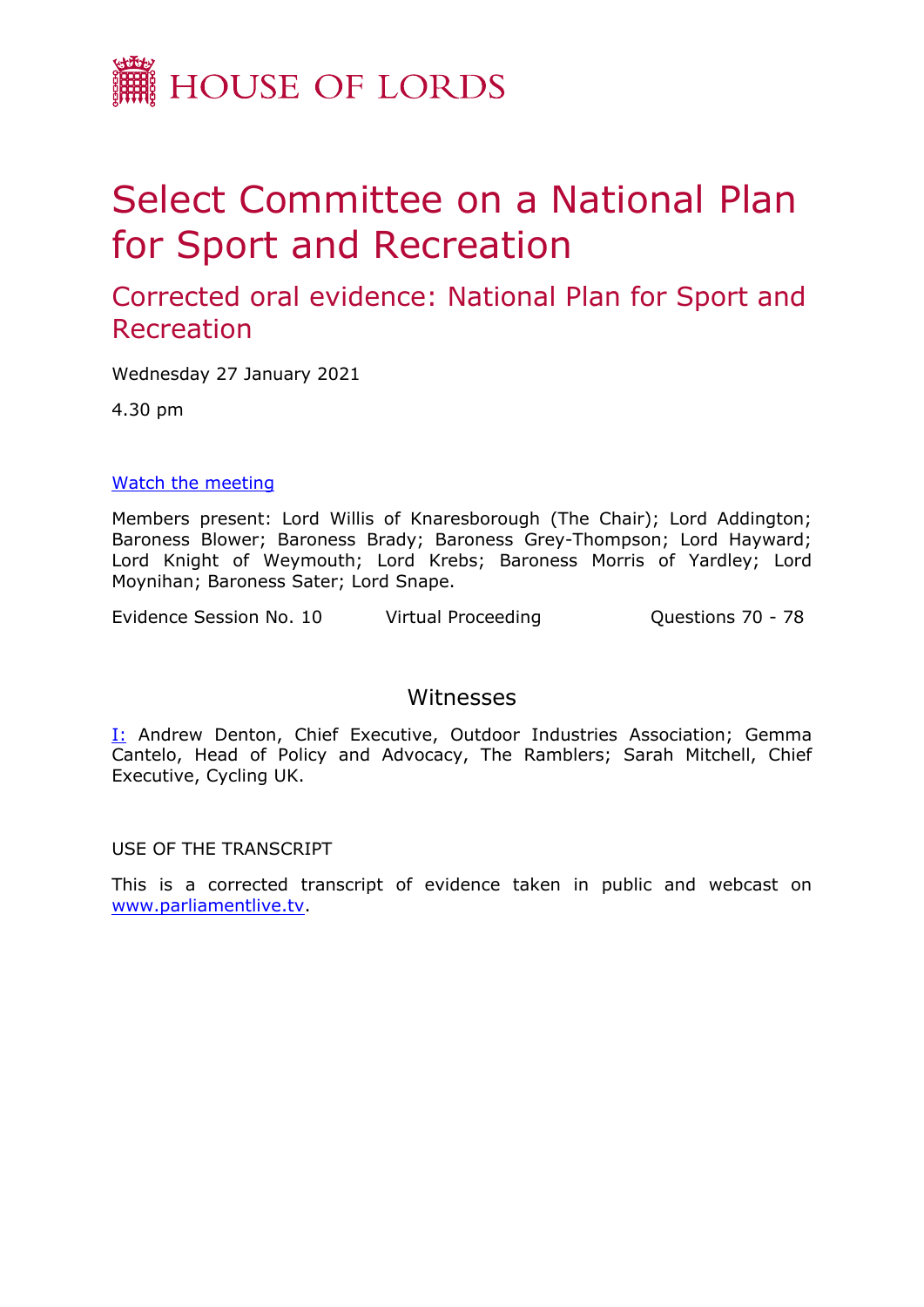## Examination of Witnesses

Andrew Denton, Gemma Cantelo and Sarah Mitchell

Q70 **The Chair:** Welcome to our second panel for this afternoon: Andrew Denton, chief executive of the Outdoor Industries Association; Gemma Cantelo, head of policy and advocacy of the Ramblers; and Sarah Mitchell, chief executive of Cycling UK. We are delighted to have you with us. From the last session, you will have gathered that this tends to be a very relaxed committee. We are very anxious to hear your honest views on whatever subjects are put before you to give us some real food for thought as we move forward.

We are aware of the Government's five-year strategy, which began in 2015. I wondered how you would rate the Government's efforts to get more people engaged in outdoor sport and recreation, and leading an active lifestyle. This is a committee that really wants to see Britain become a leading nation across the world in promoting active lifestyles. How are the Government doing? How could they do better?

*Gemma Cantelo:* Thanks for inviting the Ramblers to give evidence today. We are Britain's biggest walking charity. We have 100,000 members. We run 500 group walks and 365 walking schemes aimed specifically at people who tend to be less physically active, with backing from Sport England. We also advocate for people's access to the outdoors more broadly.

I wanted to go slightly broader than the answers in the previous session to look at activity across government. We have seen some really positive steps. We have seen more people walking. We have seen increases particularly in women walking over the last five years. We know there are still entrenched gaps, particularly since the start of the pandemic. We are seeing an entrenchment of gaps for those people from black, Asian and minority ethnic backgrounds and people from lower incomes. They are not walking as regularly.

We have really appreciated the recognition, particularly over the course of the pandemic, of the importance of exercise and physical activity, not just sport. Sport is incredibly important, but that daily movement and daily physical activity, including walking, is an important part of people's lives and of what enables them to be active. We have seen some positive steps in investing in walking and cycling infrastructure over the last 12 months, and positive promotion of social prescribing and nature prescribing schemes, which help get people both walking and cycling.

Where we see a gap is in the cross-governmental activity to create places that are designed for walking and cycling. We have seen a trebling of investment in walking and cycling. That puts the spend at about £7.50 per head, which still leaves us some way behind the flagship nations. The Netherlands, over the course of about 40 years, has invested about £26 per head just in cycling schemes. There is a disconnect in the level of investment that we put into active travel schemes.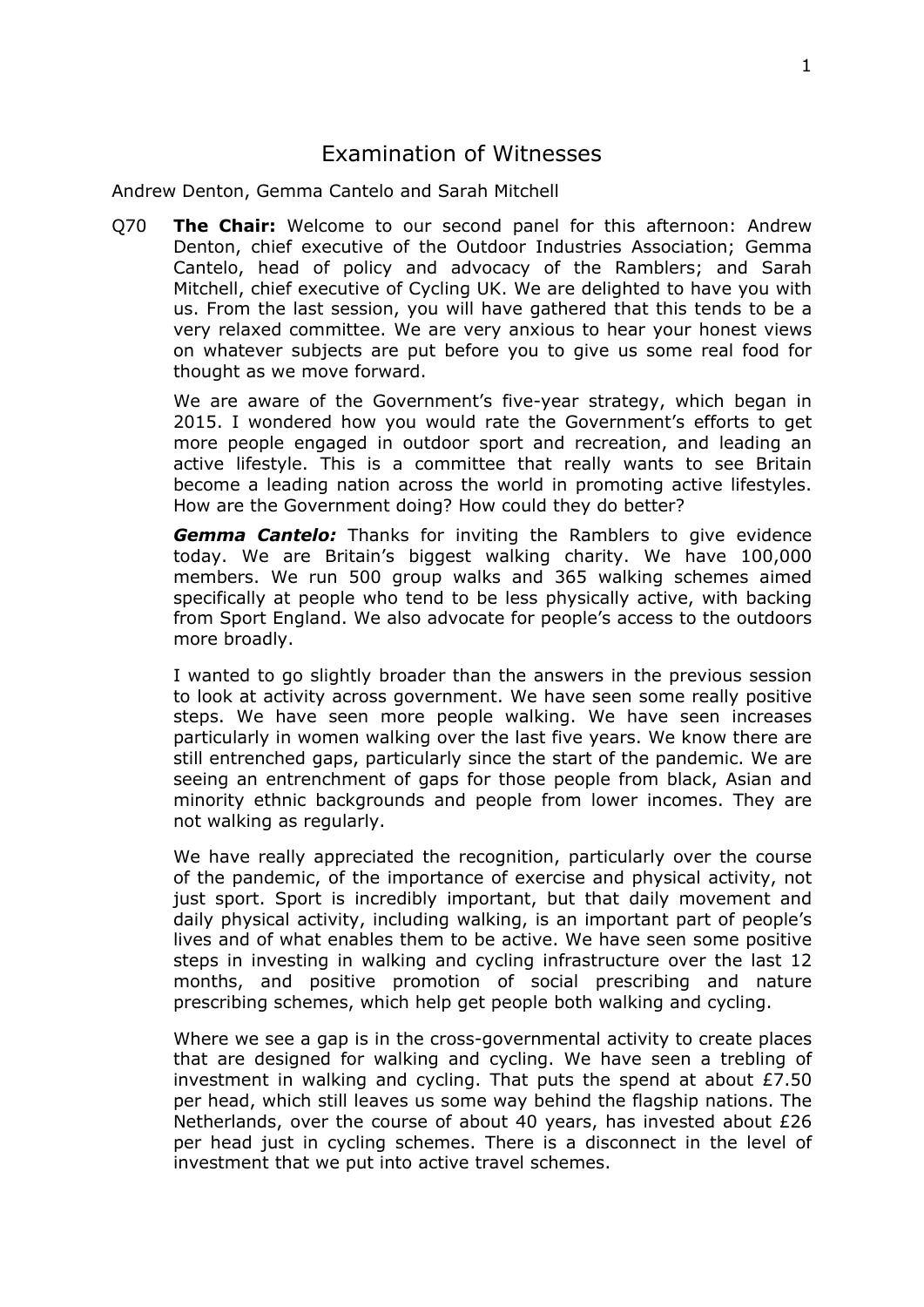At the same time, we have also seen a decline in investment in the places, particularly the green spaces, that enable us to get outside and be active. We know that people who live within 500 metres of accessible green space are 24% more likely to meet recommended physical activity levels, but we have seen a decline in the level of investment in some of those green spaces, whether that is the path network, our local parks or national trails. There is more that could be done there.

Finally, we would like to see there be greater prioritisation across government policy-making. There are some missed opportunities to make physical activity a part of people's lives. We have the Environment Bill going through Parliament at the moment. There are targets for climate change and nature restoration, quite rightly. We would like there to also be a target for people's access to the natural environment. We know that would have a positive impact on levels of physical activity.

Similarly, as we are looking at what we are spending through the new agricultural payments regime, with most of our footpath network on agricultural land, there is another big opportunity to direct money towards schemes that would improve public access close to where people live, and make our paths more accessible to people who currently struggle to access them because there are stiles or there is no circular route near where they live. There should be more focus on that.

*Andrew Denton:* Hello, everyone. Thank you very much for welcoming me here. I know many of you from APPGs and from working particularly with Tanni Grey-Thompson. It is nice to see you all here today.

Going back, I take a tiny bit of responsibility. In 2015, David Cameron appointed me to work with Tracey Crouch as the chair of the working group that put the outdoor recreation part into Sporting Future in 2015, for which we as a sector are eternally grateful. That was in the capacity as chief exec of the OIA.

We have about 200 business and organisation members. Unlike the other two here, who are business to consumer, I am business to business. That means that I will have a more general strategic overview, but our members themselves have tens of millions of people. That might be the National Trust, the Ramblers, the British Mountaineering Council and British Canoeing, brands you will have heard of such as JD Sports, Berghaus and The North Face, or the Youth Hostel Association and the Camping and Caravanning Club. We have a super-broad strategic overview here, and that is why the Prime Minister at the time and Tracey Crouch at DCMS asked us to contribute to that.

Has it been a success? There has been a huge move forward. For the first time, active travel, walking and cycling for transportation, was included in part of the work we did with Sport England. That involved us moving to the new Active Lives Survey from the Active People Survey, which has been fantastic. As part of the work I do, I represent outdoor recreation on the ukactive membership council, with Tanni Grey-Thompson. The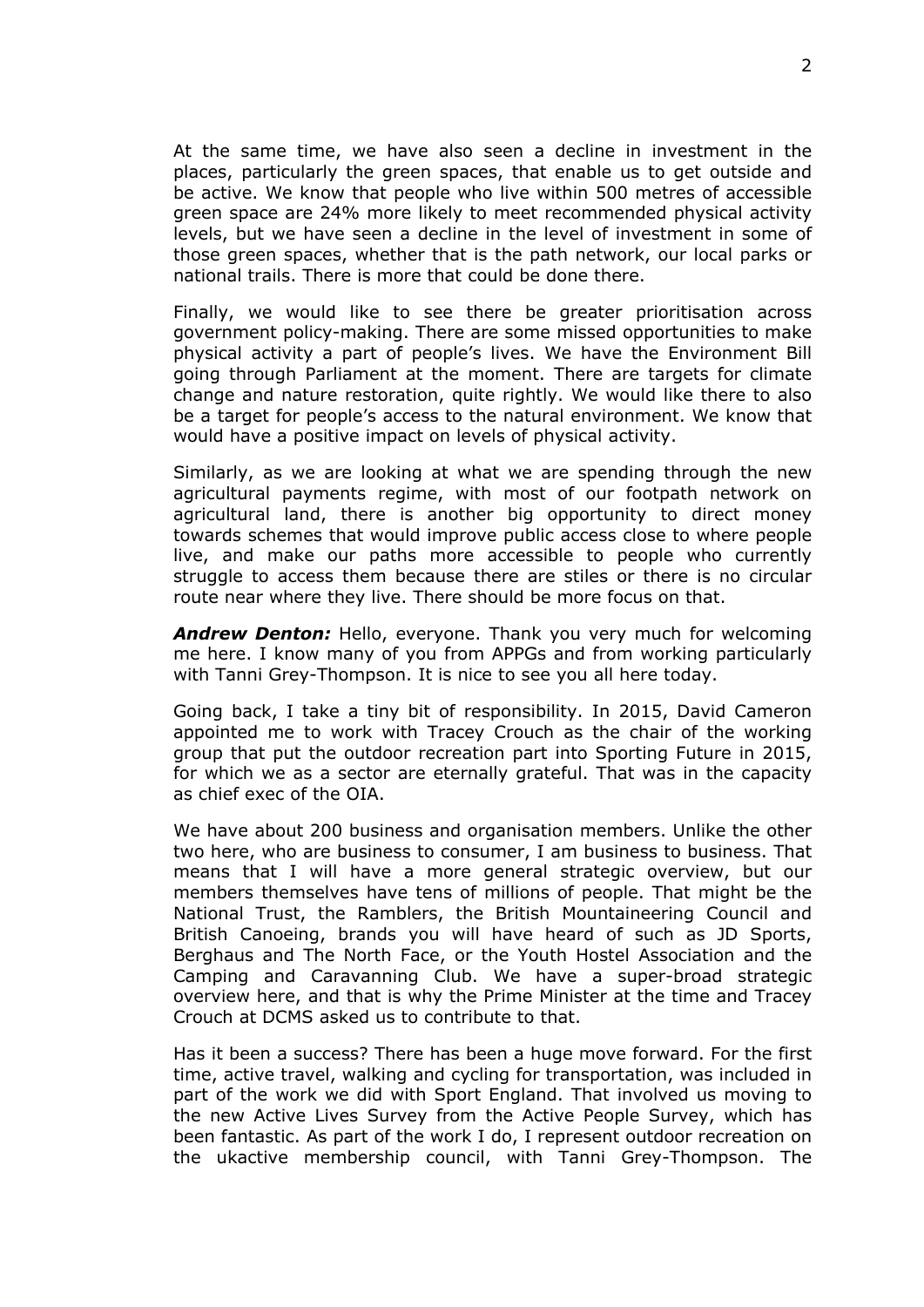integration of Sport England and ukactive has been way, way better since then.

There are lots of positives. The phrase "sport and physical activity" is a fantastic outcome from 2015. It was historically quite sport-orientated. If there is an area one would like to see more—I will cover this at the end in our last big ask—it is that this could go further. There could be more cross-departmental working, with the concept of physical activity and movement for health being across all areas. There is a flavour still within Sporting Future, in its name and its title, that sport is specifically for DCMS and that it is centred on sport, games and these sorts of things. It is so much more than that.

If the pandemic, and the tragic passing of 100,000 deaths at the moment, has taught us anything, it is that we are, as a nation, not active enough. We suffer from overweightness and obesity issues. Having a £2 trillion balance of payment deficit and £400 billion of extra borrowing this year, if we look back at prevention rather than cure as an investment for the long-term mental, physical and social health of the nation, perhaps 2015 was underwhelming in its scope, given what it could have done to build a healthier, more robust and more resilient country. That might have been more exciting than where we ended up.

*Sarah Mitchell:* Thanks very much for inviting me. It is great to see you all. I am probably going to echo the first two of my colleagues in some respects. Cycling UK is a national cycling charity. Our mission is to make cycling a safe, accessible, enjoyable and, most of all, really normal activity for people who are not always the usual suspects.

Cycling has a huge range of benefits, but one of the challenges for us in government policy is that they range over a number of government departments. We now have a fantastic commitment from the Government through *Gear Change*, the huge document that was put out in July last year on cycling. That was a really bold vision for both cycling and walking. There are some great commitments in there, but a lot of those commitments are connected with other government departments where there is not the same level of commitment as the home department, the Department for Transport.

There could be huge benefits and additional gains by having input from education, such as cycle training for young people, health and environmental policy, on air quality. As an overview, there is a great opportunity. If we could only get better cross-departmental working, we would be able to reap far greater rewards across the board for cycling.

Q71 **Lord Moynihan:** Good afternoon. We have taken evidence to demonstrate how important the sport and recreation sector is to social and community development, as well as to the economy. We would be very interested in your views on that. In particular, how can we capitalise on the boom in informal outdoor exercise and physical activity?

We have heard a lot of very good comments throughout both sessions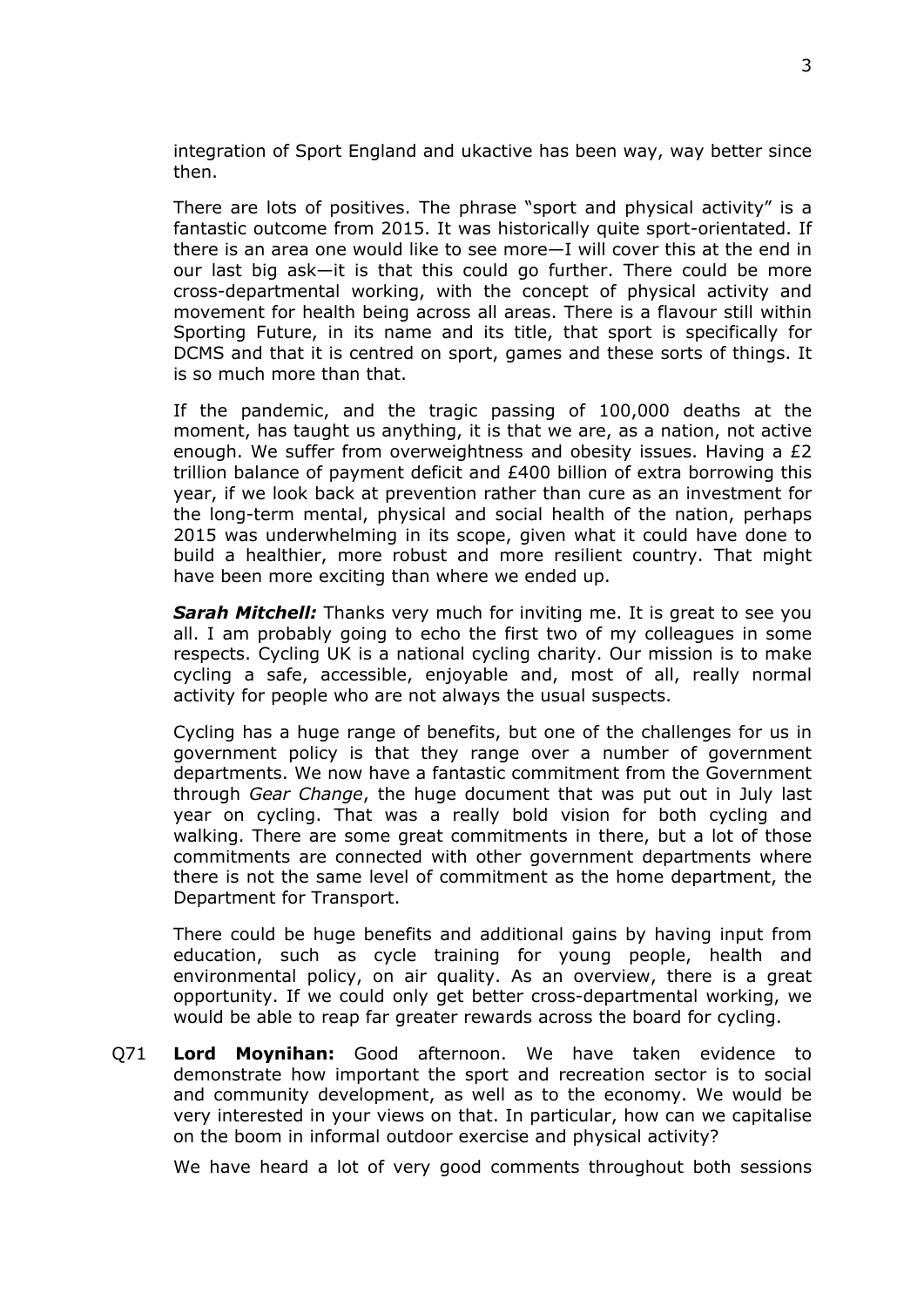about how positive the outlook is, but we really want to address what the barriers are to those two items. What are the difficulties? What challenges do you face?

*Gemma Cantelo:* As you have said, the benefits and the economic, social and community impacts are well established. I will emphasise the benefits specifically of walking to tourism but also to local communities. In areas where walking infrastructure is prioritised, we know that walkers spend up to 30% more in local shops. There is a tangible benefit for local communities to promoting walking infrastructure, both for tourism and for local communities.

One barrier is a lack of investment in the spaces that could be, and often have been, our flagship green spaces. We should be investing in flagship initiatives such as the England Coast Path and our national trails to ensure that they are of a high quality, and promoting them to both international and domestic tourists, but also to local communities, at the point that we are allowed to travel and access such spaces.

Similarly, we should be promoting our local footpath networks and the routes that exist around towns and cities that people can use to access local amenities, to connect to green spaces and nature, or even to connect to their local sports centres. Too often those routes can feel unsafe, and we know that feeling safe in those spaces can be a particular barrier for young people. Similarly, not knowing where you can go for a walk or having people to go with is a barrier, so we need to invest in schemes that enable people to get outdoors.

Walking schemes for younger people, older people and people who are physically inactive can get them physically active as part of a group walk, but also give them the confidence to access the outdoors near where they live or further afield on an ongoing basis. For us, the barriers are about that making sure you are investing in that green infrastructure and in targeted interventions that enable people to get outdoors and explore those places.

**Lord Moynihan:** I want to pick up on what you said in response to the first question. Much of what we have heard this afternoon has been about locally driven objectives and the importance of embracing differences between localities and specific initiatives locally. Yet the work you did with Sporting Future and much of what has been discussed has been top-down financing. Sport England was no exception yesterday with its additional £50 million.

Should we not be doing much more to address the two issues I have mentioned by looking to local authorities as the catalyst for significant changes in this area?

**Andrew Denton:** Yes, that is a very fair point. Tackling the broad question first, we did some work with the Sport and Recreation Alliance, which is another great partner of ours. We produced a report with the catchy title of *Reconomics*. All this is available from the staff there, and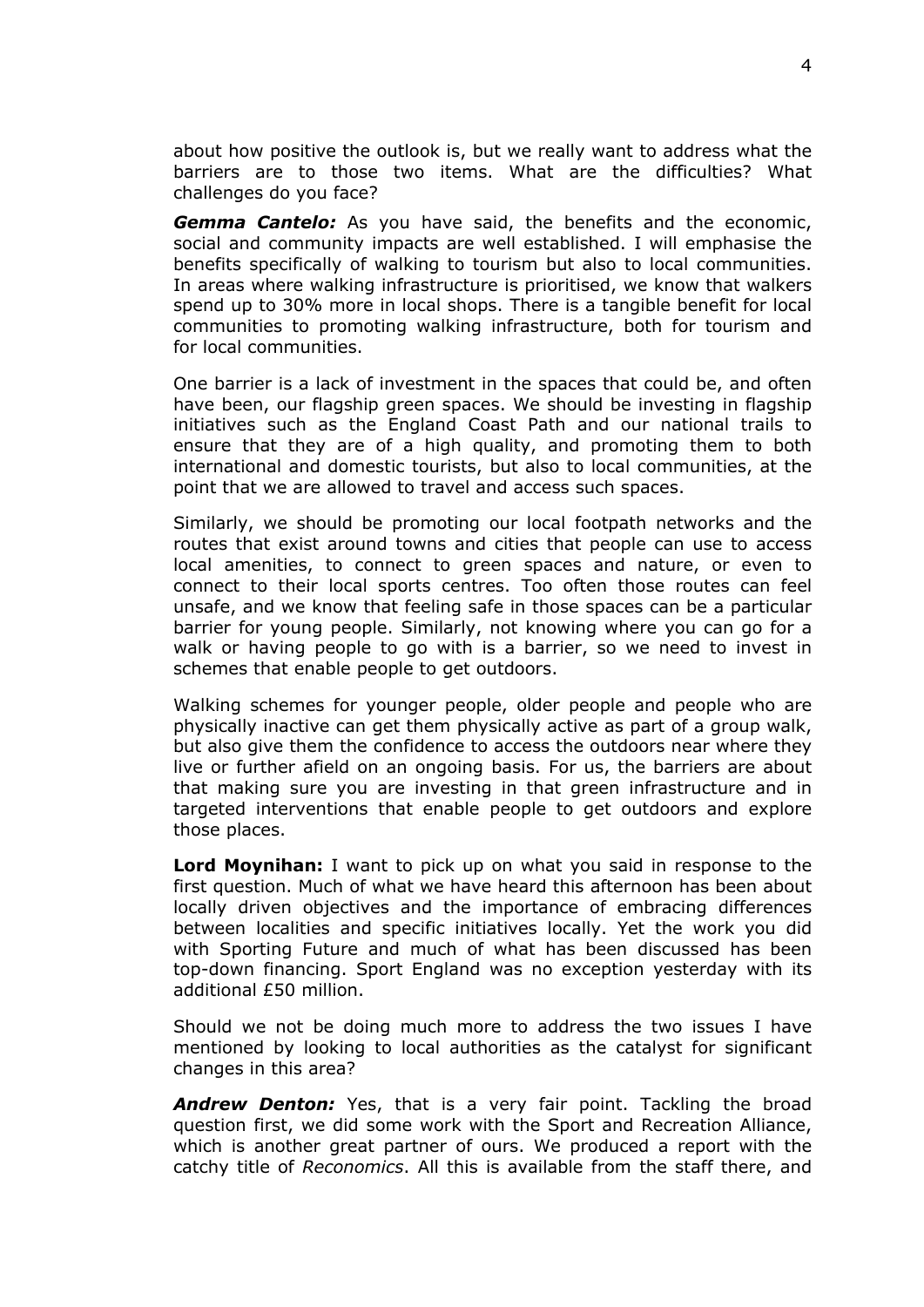we can give it to you. It values the outdoor recreation economy at around £22 billion. It is about integration. I am coming back to your local authority point here. For example, we know that, in better times when tourism will recover, over 50% of British inbound tourism is within the M25 ring.

Outside that, which is vital to stimulate our economy and to generate travel, tourism and visitor numbers, six out of the 10 things that people do are outdoor recreation-oriented. They love going for walks; they love visiting our national parks. They go to Cumbria; they go to the Borders. Outdoor recreation is a massive driver. It is the biggest number of beds after business, camping and caravanning in the UK. It is a huge, broad base, as opposed to specific sports, which can be quite niche or NGB-oriented.

Outdoor recreation, in which I include cycling and walking, all three of us here, is really, really broad. When you think that the fishing industry is £980 million and outdoor recreation is £22 billion, one starts to understand not only the value, size, employees and the tax but the health benefit of every single one of those pounds. We have to deal with it at a local level, because it is a fractured community. It is not the big six in pharma or one big fishing fleet. It is tens of thousands of SMEs: individual walking guides in Cumbria, small walking groups, cycle and canoe hire, Go Ape trails. It is lots and lots of different things encouraging people to be active, to visit, to travel, to camp, to climb, to walk or to canoe. We should be driving that.

For example, at the moment we are doing some work for the Cumbria adventure tourism sector, which has been devastated by this, because it thrives primarily on overseas visits: Americans, people coming internationally to do guided walks and guided cycles, llama backpacking and mountain biking across the country on a sea-to-sea trail. Cumbria is sitting in the middle of this economic impact and having a consequent health impact.

Going back to your original question on society, community and economy, outdoor recreation can glue all that together, and put millions and millions, if not billions, of pounds of taxes back in. It can employ people in rural communities, particularly young people, and people who are harder to employ in urban communities. It can drive health as an outcome of a bigger community and bigger economic impact. Yes, we should be pushing it locally, with tourism and local authorities.

*Sarah Mitchell:* I agree with Andrew. Just from cycling alone there is a huge benefit to the economy. We have estimated that the total tourism spend from cyclists and mountain bikers is about £520 million, which is huge. There are about 37,000 jobs attached to that in normal circumstances. We have been doing work with three big counties on how they could exploit cycle tourism for their own gain locally. There are huge benefits for society, community and the environment from cycling.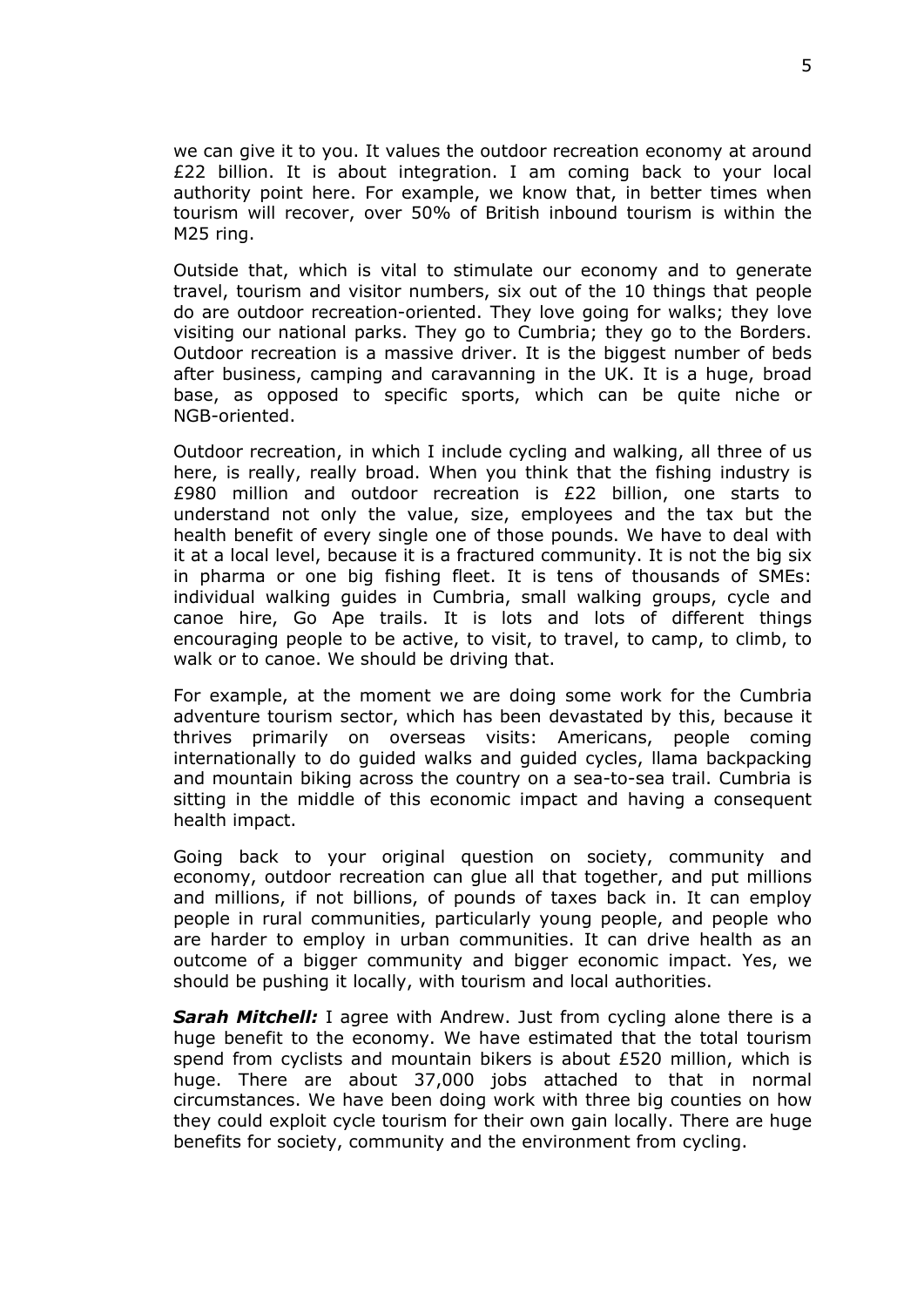On the point about barriers, similar to Gemma, I think that one good thing about the initial Covid-related lockdown, despite all the other tragedies we have had to put up with, is infrastructure. It showed that, when roads are quieter, people want to go out on their bikes. We saw a huge increase of people on their bikes. Really interestingly, we have also seen evidence of a massive increase in women getting out on their bikes during that period. We have been working on this a lot at Cycling UK, and we are really keen to make inroads on it. We have been looking at the learning from that to inform some of our projects.

We cannot rely on just infrastructure. There has to be some emphasis on behaviour change, thinking about the practical and psychological barriers to people getting started on exercise, such as cycling. Some of that has to do with cost and access to bikes, but a lot of it has to do with role modelling and understanding that people like me could be on a bike. That is one of the areas of work we are really focused on at Cycling UK.

Q72 **Lord Krebs:** This actually goes back to the opening question. Both Sarah and Gemma talked about cross-department co-ordination. One department that has not been mentioned is the Ministry of Housing, Communities and Local Government. With the Government's proposal to build 300,000 new homes a year—they are nowhere near that, but that is what they want to do—it is really important that, in building those homes, whether they are new villages, new towns or new developments within existing cities such as my home city of Oxford, cycling and walking are taken into account. Are new developments taking into account walking and cycling sufficiently, in your view?

*Sarah Mitchell:* This is something I was quite keen to mention. No, not at the moment. We obviously support the housebuilding programme. It is incredibly important for all of us that we get decent and affordable houses for people across the country. There is a huge opportunity with the planning Bill. We could be baking in that active travel element from the start, making it easier for people to cycle or walk into town than to drive. It would help the Government to fulfil a lot of their other obligations and commitments on green transport and air quality.

For us, it seems like a really obvious point to bake that into planning now, to help fulfil those commitments and achieve the goals we all want to achieve in the future. Unfortunately, at the moment, so many new developments are in very car-dependent locations, which not only leads to further traffic and pollution but puts people off cycling on those roads because they become too busy. Yes, I would agree.

Q73 **Baroness Morris of Yardley:** This is probably an unfair question, but, having the three of you, in particular Gemma and Sarah, I cannot resist it, because it is one of my bugbears. All three of you have put together cycling and walking, and you have talked about feeling safe from vehicles. I want to raise the question of pedestrians feeling safe from cyclists, because it really drives me mad.

Certainly in London, the thing that will stop people walking is cyclists on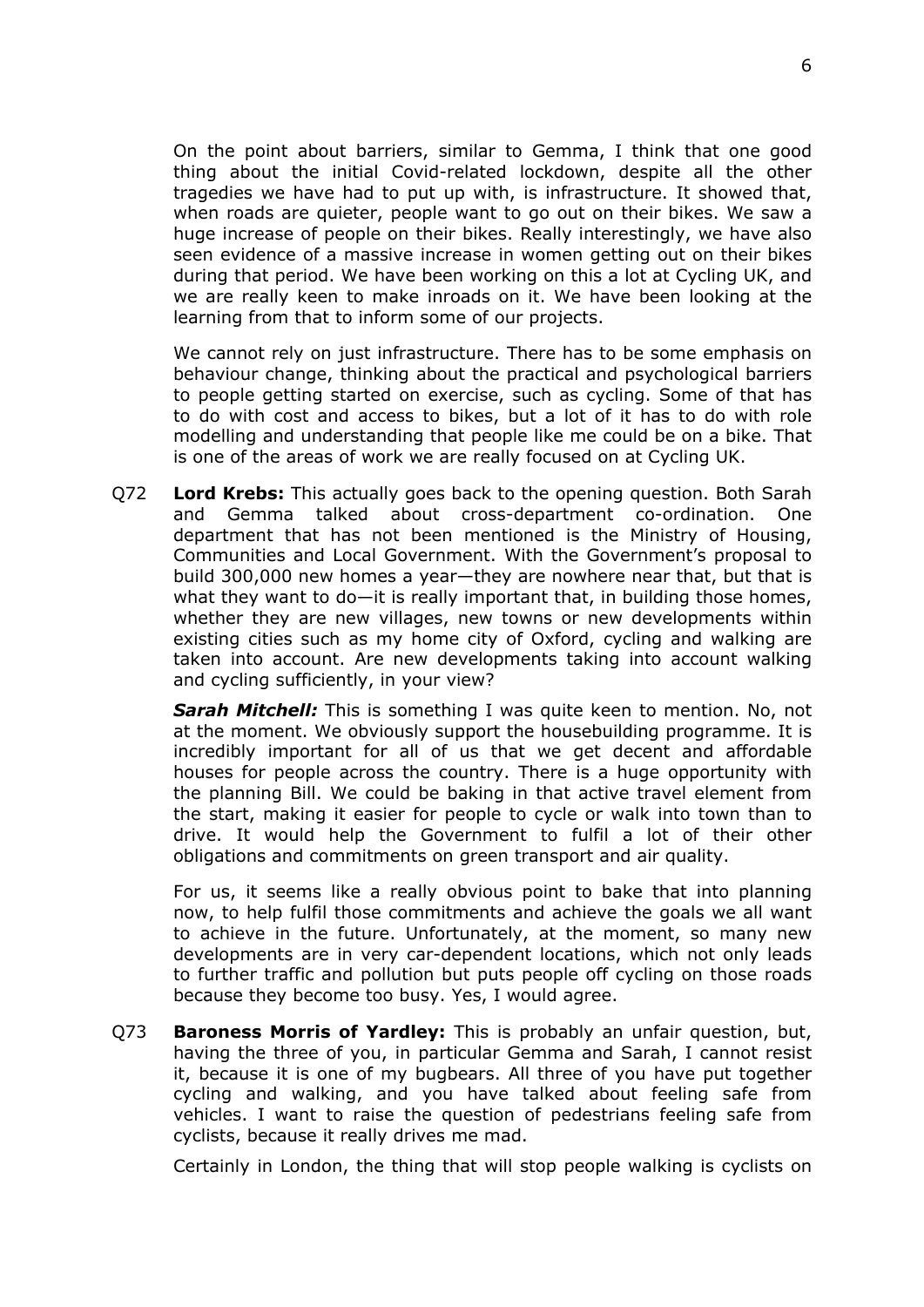the pavement, going the wrong way down one-way streets and the rest of it. I know you will say that is not legal, but I have never yet heard of those byelaws or that guidance being enforced. I am reasonably active, and I move reasonably quickly, but I certainly do not walk in straight lines down a pavement because I do not think I need to. Therefore, I am constantly fearful of the cyclists.

This is an increasingly big issue, and I would not like to see the public turn against cyclists, but, unless something is done, they will do, because they are threatening the safe space for pedestrians in what is designated pedestrian space. My question to you is twofold. First, as leadership of the sector, can you do anything about this? Secondly, is this something the Government ever talk to you about when they talk about developing opportunities for cycling and walking?

*Sarah Mitchell:* I do not see that there is a conflict between cyclists and walkers, and we work very closely with the Ramblers and Living Streets. There is a different question about occasional cyclists who are cycling on pavements. That is not what we represent, and it is certainly not what we advocate.

This is why, not just on London roads but on roads that are very congested, we would always call for segregated and separate cycle lanes, so cyclists have somewhere they feel safe to cycle, particularly those who are not experienced, who would feel nervous about being on busy roads and encountering traffic, but also so that pedestrians clearly have their own part of the pavement, and the road is for cars. That is the solution that would make it safer for all of us in whatever form, particularly those who are involved in active transport and therefore are contributing, being helpful to the environment and looking after their own health.

*Gemma Cantelo:* As a person who both walks and cycles, I would emphasise the importance of infrastructure that limits the opportunities for conflict. Sarah mentioned segregated spaces for cyclists. We know that those conflicts sometimes happen. I would also recommend the report published by Transport for All yesterday, which talks about how we can make sure that low-traffic neighbourhoods are accessible for everybody. There is a huge amount of learning in that about how we can design spaces so the most vulnerable people in our communities who are walking or cycling are catered for in our towns and cities. There is a lot to be improved, but many of the challenges are because of poor infrastructure.

Q74 **The Chair:** Thank you for that, Baroness Morris. Both of us suffer this problem outside the Houses of Parliament on a daily basis, as we go to and from our offices. We will leave that there.

How would you describe the state of affairs in the distribution and accessibility of green spaces and other open areas where outdoor sport and recreation can take place? To what extent do the current planning and other regulations help or hinder outdoor sport and recreation? This perhaps picks up some of the points from the last question as well.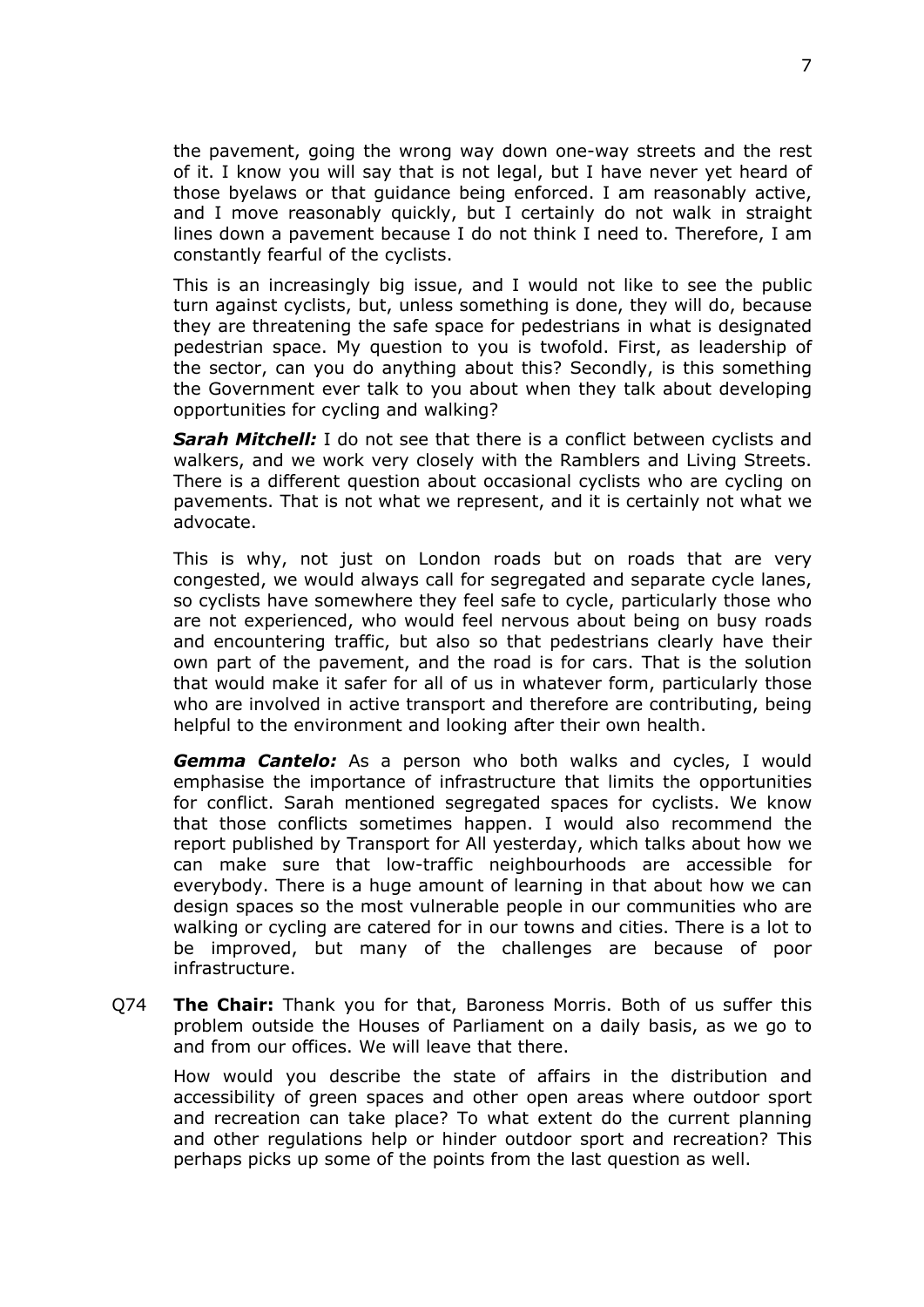**Baroness Grey-Thompson:** Additional to that, I am really interested in how we can make walking and cycling easier, especially for disabled people, but this fits into planning. A lot of bike paths and footpaths now have stiles or barriers, and the only people they seem to stop are wheelchair users and older people. They are there for very good reasons, but how could we be more creative in opening spaces? Especially around Oxford and Cambridge, we seem to see lots of those open spaces being shut down. When you add in issues with parking, accessible toilets and things like that, it just makes it harder and harder for quite a large group of people to be active.

*Andrew Denton:* I will hand this to Gemma and Sarah fairly quickly, because we met before and split the areas where we thought we had different expertise. They are both going to be strong on this.

This is an Ordnance Survey map; we would love to send you all one. We have highlighted all the green and blue spaces in London alone. It is staggering to see what there is for people to get outdoors and be active. You may have heard of a guy called Daniel Raven-Ellison, who launched the London National Park City last year, in bolder and better times. It is possible for people to be active outdoors, but, as Tanni says, it can be incredibly challenging. As Gemma and Sarah are both better and more up to speed on this, I am not going to waste anyone's time. I will hand it over to Sarah; she can take it from there.

**The Chair:** You have your orders, Sarah.

*Sarah Mitchell:* Yes, so I hear. We did talk together beforehand, because we did not want to repeat ourselves in front of you, thinking of your time. Gemma was going to pick up on our joint work. Ramblers and Cycling UK have been working together on the Environment Bill.

The point I made in response to Lord Krebs' question about planning is a big concern. Another important area is where routes are joined up. One of the challenges we face with cycling is that there are lots of really interesting individual routes, but they are not necessarily connected properly. That is a frustration that we understand and share. That could be because of barriers such as stiles, which make them inaccessible for all sorts of people who want to use them, or because of major roads that mean they are not connected properly or only go so far.

*Gemma Cantelo:* On the distribution of green space, we know that 2.7 million people do not live within 10 minutes' walk of green space. That is important for how much physical activity they do. We also know that those who are least likely to live close to green space are people from black, Asian and minority ethnic communities and people with a household income under £15,000, so people below the poverty line. That entrenches some of the gaps in health outcomes that we see, too.

Taking the point about stiles and improving access, we completely agree with all the points that Baroness Grey-Thompson raised. We know that the countryside and our path network is not as accessible to everyone as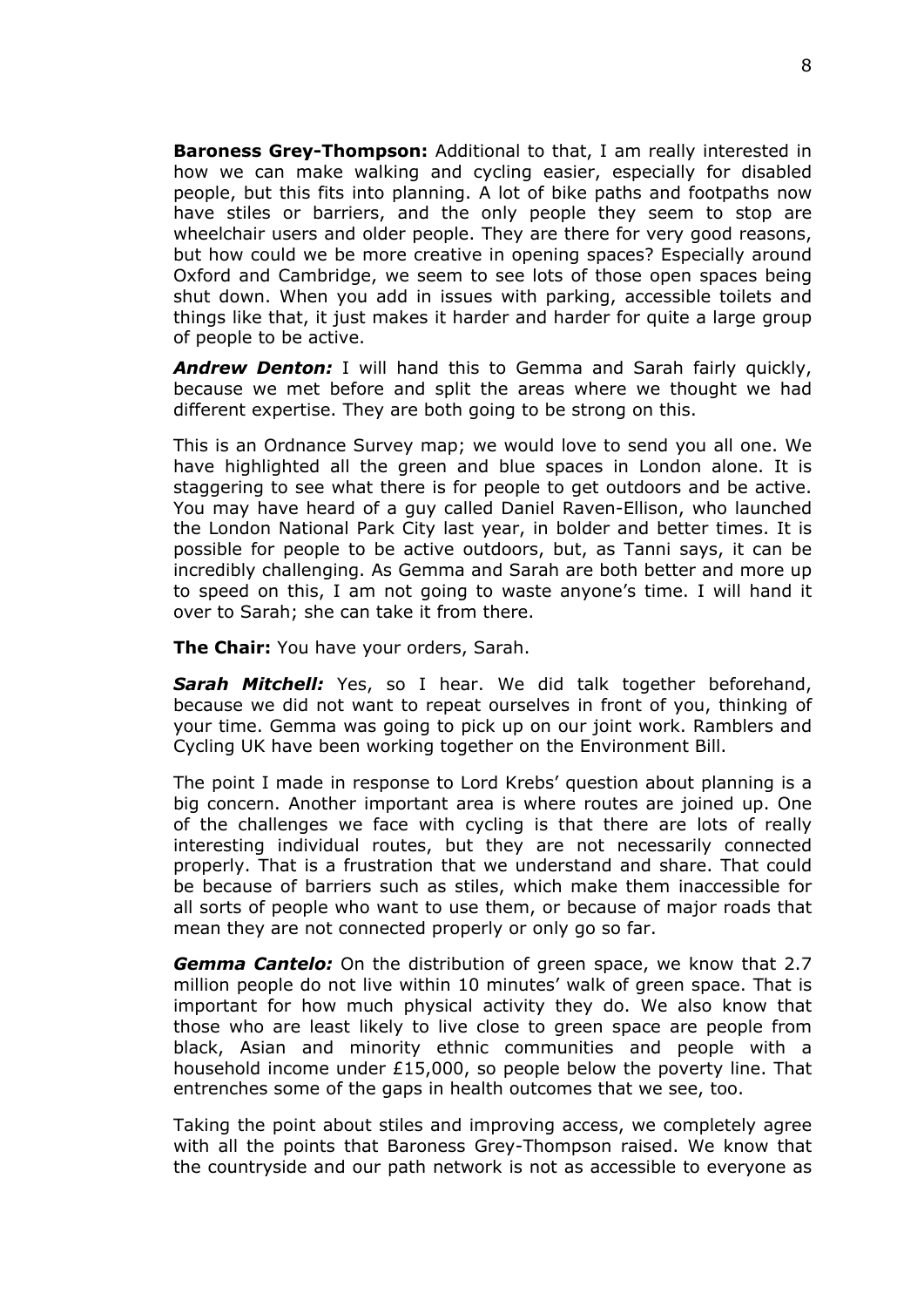it should be. There needs to be more investment to ensure that inaccessible path furniture, such as stiles, is, where possible, replaced by things that are more accessible. There also need to be improvements to surfacing and other, less visible barriers to access, such as poor public transport and poor signposting, so people do not know where they can go. Creating circular walks would enable people not to walk from one point to somewhere far off into the distance, but to do a loop that takes them back to somewhere that is more accessible by public transport.

We would describe the current distribution as unequal. There is a lot that we could do to improve the quality and accessibility of the green spaces that we can access.

**Baroness Grey-Thompson:** That is really useful. Making outside spaces accessible is an activity that is sometimes forgotten. We do not want concrete to be stuck everywhere. Sometimes barriers appear to be put in place for the right reasons, but they never seem to be thought about. That is very useful. Thank you.

*Andrew Denton:* A number of you have been involved in the Agriculture Bill. British Canoeing has done a huge amount of work on shared, fair access for all on rivers and waterways. Fair access to waterways was left behind in the CROW Act. Tanni Grey-Thompson talked about disabled access, and the work we do with canoeists in this area is fantastic. I would urge you to listen to British Canoeing, which worked with some of you on the Agriculture Bill. This is not about giving canoeists more space, but about fair, shared and sustainable access to waterways, so that it matches somewhat the CROW Act and the walking access we have at the moment.

**Lord Addington:** On the Agriculture Bill, when we were looking at access to facilities, we discovered that there was tremendous resistance to anything to do with rivers on a coherent basis, and a very unrealistic attitude to what could be achieved on that. The two sides are still at loggerheads there. If at any point we look at encouraging this, there has to be coherent planning about how you get to water and what bit of water can be used. You cannot paddle down a trout stream when people are fishing without getting somebody upset.

**The Chair:** I will leave that on the record.

Q75 **Baroness Brady:** Good afternoon, everybody. We know that the UK is very fortunate to have some of the best countryside and outdoor spaces in the world. How do we encourage and foster a lifelong love of the outdoors among children and young people? In England, adventurous outdoor activities are part of the PE curriculum, but a report in 2018 said that the amount of time young people are spending outdoors on these activities is declining. Are there sufficient opportunities through schools and other channels for children to experience outdoor activities in PE?

*Andrew Denton:* This is a real passion of mine. I was a teacher; I worked in outdoor ed. I was on the board of something called Project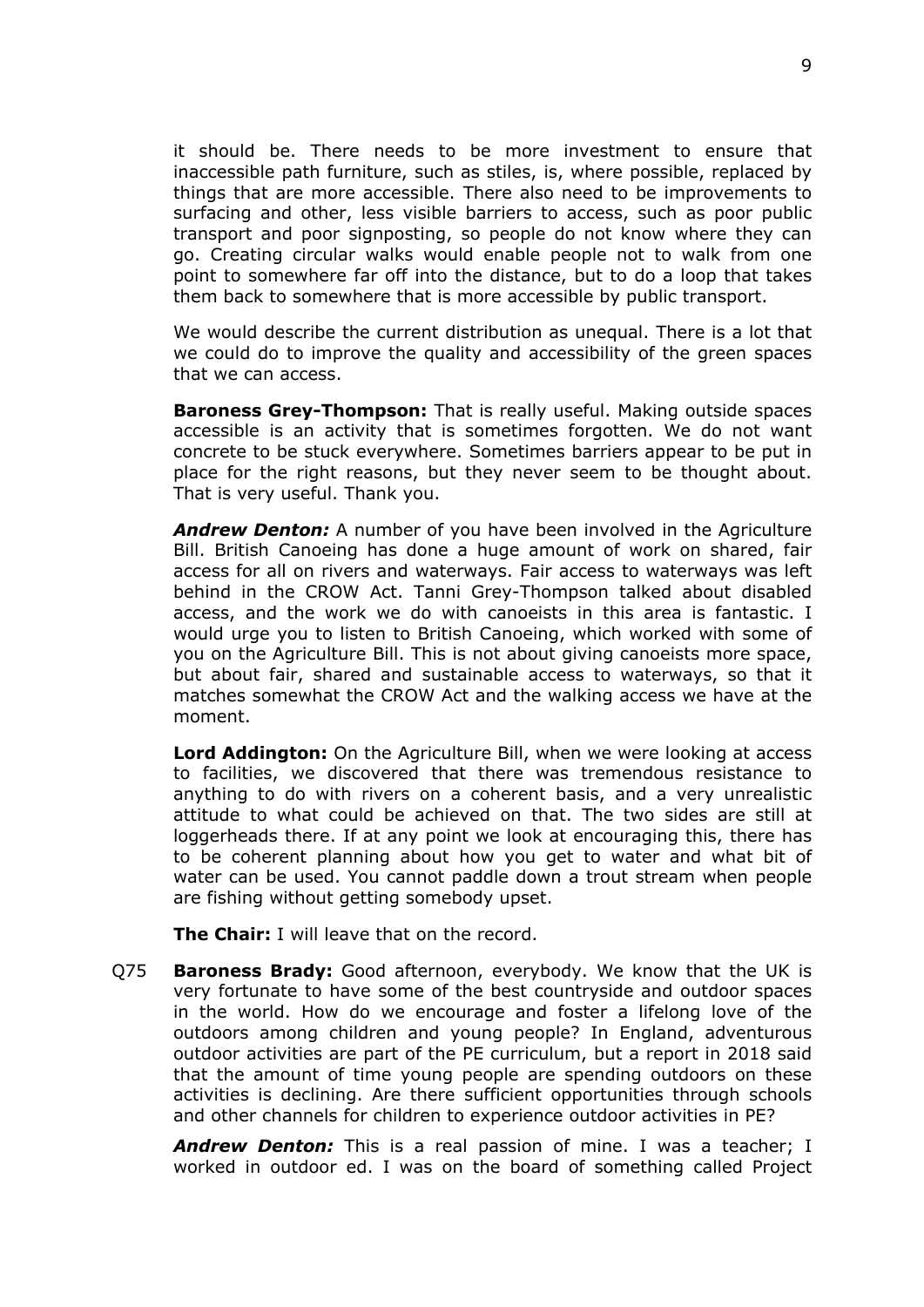Wild Thing. If you have not seen the movie, I would urge you to go. It was a collaboration between the National Trust, the RSPCA, Play England and the RSPB about exactly this: children's need to engage with nature and the outdoors.

It is manifold. It is not just physical activity and sport, which is what we are here for. People who love the outdoors protect it. Climate change and the environment is one of the biggest changes we have. There is incredible research coming through Outward Bound about building resilience, character and the opportunity to bounce back. The challenges our children have at the moment, with a year locked down, are extraordinary. At the same time, the last time a child had an outdoor residential was 16 March 2020, and we very much doubt that they will be having them this summer, unless we are really lucky. Even in that case it will be with masks and two-metre taping around them. It is just tragic.

We have tens of thousands of mountain guides, ski instructors and climbers stacking shelves in Amazon and Tesco at the moment. It is vital. There is a big petition going around at the moment for outdoor residential support. This is from the YHA, Outward Bound and our whole sector, which we are world-class and leading on. Please bear that in mind if you see that petition.

In answer to Baroness Brady's question, we have kind of done it. We got money from Unilever to fund this movie, we got it on Channel 4, we got it in 50 cinemas throughout the UK. There is a huge plan there; there is loads of background. There are asks about including outdoor residentials and activity in Ofsted. At the moment, you can inspect a school and, as long as it is good at reading, writing and arithmetic, it will be outstanding. We feel it should also look at the physical activity in that school. Do they take their kids away? Do they build resilience and the ability to spend a night away from their parents, perhaps under canvas or looking up at some stars and baking a marshmallow? Many of you, perhaps because you come from an older generation like I do, will have done these things. There is a fabulous T-shirt that says, "Better a broken arm than a broken spirit". Our idea is that being adventurous at a young age builds that fantastic resilience.

I will finish, because it is an area of passion for me, with some work that Play England did, showing that the longer you delay children having those mini adventures and taking control of their own risk, perhaps by having a go in a canoe, a camp or a walk, the more likely they are to make some catastrophic errors when they finally, as a teenager, are released into the great outdoors. By the "great outdoors", I mean perhaps experiencing new relationships, new jobs or new cities. They need to build risk in an early and safe way, and that is what outdoor recreation can do. It is vital. We have the tools. We can deliver it. Support us on that. I will talk to your staff when we have a bit more time about the delivery side of that.

*Sarah Mitchell:* To speak specifically to cycling and younger people, when you look at the Netherlands, you can see that about two-thirds of primary school children cycle to school. Here in the UK it is a relatively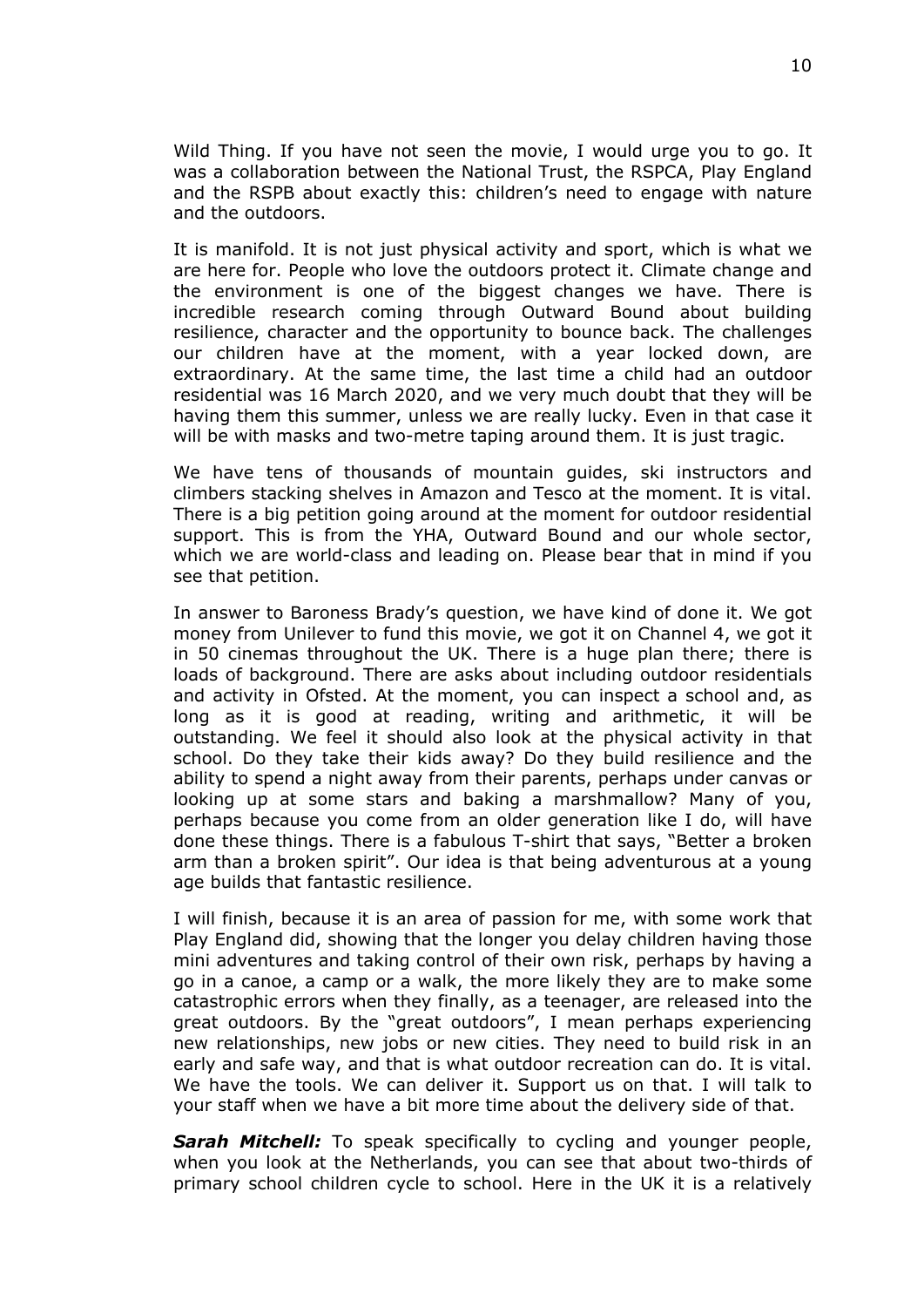small number. Only 1% to 3% of primary and secondary schoolchildren cycle to school. I was one of those children. I did cycling proficiency when I was at school. If we were to talk to our colleagues in Bikeability who now run cycle proficiency across the UK, they would probably say that the number of people cycling to school and kids who are able to cycle reflects their economic background and the level of inequality in the country.

One fantastic thing we could do is to enable that vision in *Gear Change* to become true, which is this idea that cycle training is available to every adult and child. Starting with children is a brilliant way to do that. By inspiring children at that age to get on their bikes, you enable them to keep cycling and keep active, in a way that is really practical and can be integrated very easily into the rest of their lives. Enabling and encouraging schools to have time on the curriculum, through the Department for Education, for cycle training, of the sort that I did when I was at junior school, would be an incredibly powerful and effective way to do that.

*Gemma Cantelo:* I agree with everything Andrew and Sarah have raised. As with cycling, normalising walking is important for school-age children too, promoting things such as school streets and encouraging children and parents to walk to school as part of their daily activity. Similarly, creating spaces that are filled with nature close to where people live, and improving the links to what we sometimes call the accessible countryside, will help give people the confidence, as they go into adulthood, to continue to access those outdoor spaces. We know that confidence is one of the major barriers to people who did not have access to nature in childhood enjoying the outdoors as adults.

It is important to focus on the transition between childhood and adulthood. Young people aged between 16 and 25 is a group we are targeting in Scotland at the moment. We are providing them with a peer group that they can go out and build their confidence with, so that they can get outside, know where they can go and have people to go with.

Q76 **Baroness Blower:** Andrew, I would not wish on schools more types of inspection by Ofsted, but it might be possible to emulate what I know for certain happens in Scandinavia, where lots of learning takes place outside of classrooms. It is not couched as outdoor activity; it is just learning that you are doing outside rather than indoors. Is there anything you would like to say that speaks to that?

*Andrew Denton:* Some of you may have heard of the Forest Schools programme. This could be either full accreditation as a forest school or simply providing forest school days. At the moment, we have some work going through both in the Welsh Government and in the UK. We literally have these tens of thousands of unemployed outdoor instructors at the moment, who are going into school peripatetically and delivering small adventure experiences, nature experiences or outdoor experiences.

We all know there is plenty of research on this. I have book loads of it down here. We have fantastic peer-reviewed evidence that learning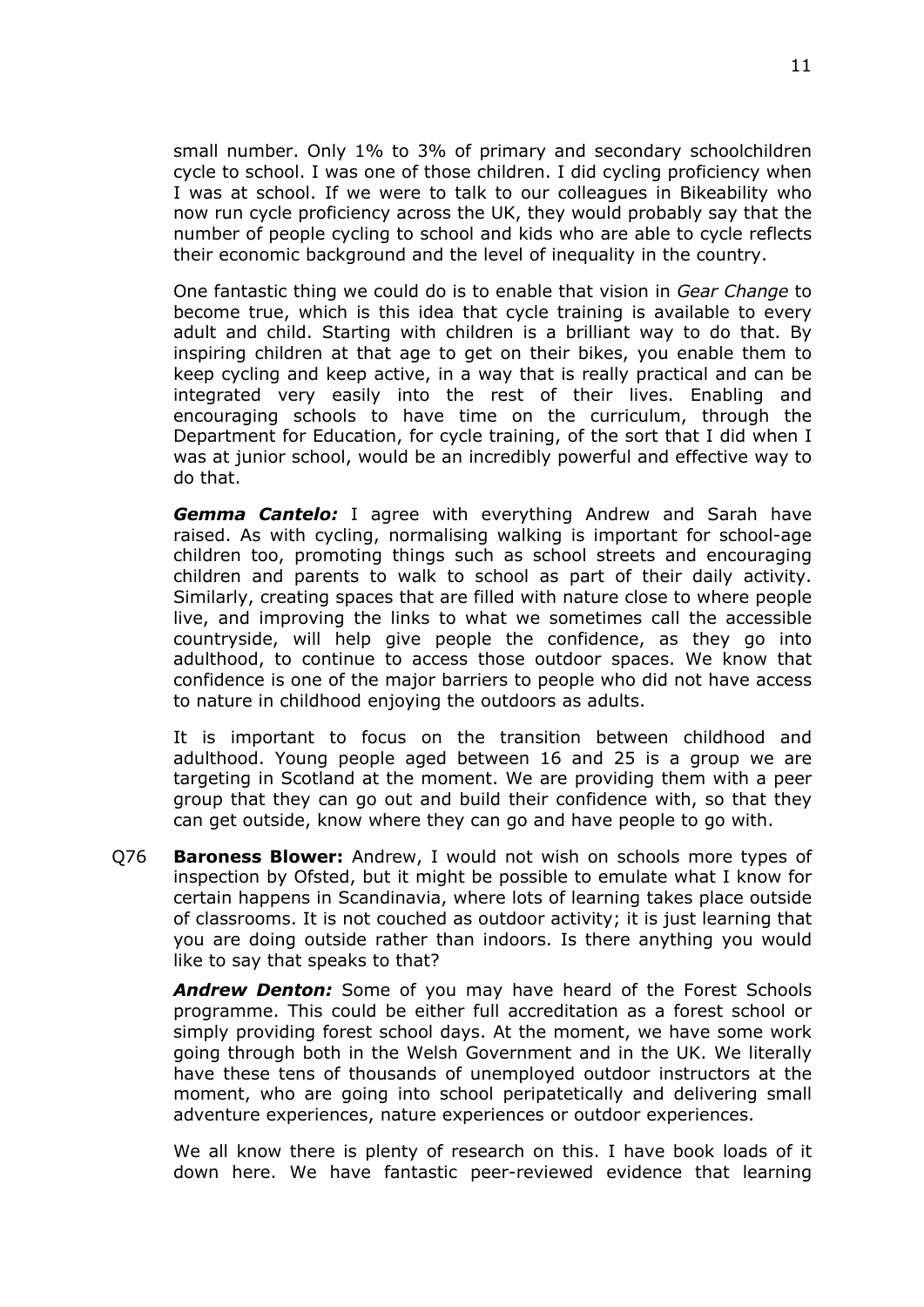outdoors in a physical environment, in green spaces or blue spaces, while moving your body, enhances learning and memory for young people.

We can look to Scandinavia in many areas, but this is particularly about that integration, once you begin to love it and learn about it. Climate change and health are probably the two biggest things at the moment, and this just fuses them together. If you learn to love it, you want to maintain it. It is no surprise that what they learn in Scandinavia means it is one of the greenest and most sustainable places in the world. Yes, I could not agree more, and we would be delighted to supply some background information following this session.

**The Chair:** We are actually looking at Scandinavia next week. That was a good prelude.

Q77 **Baroness Morris of Yardley:** How do you promote diversity and inclusion among your workforce of volunteers and participants? How confident are you about the statistics? It is on data that we tend to develop policy or make judgments. I realise how difficult it is to collect that data and what a bureaucratic burden it can be. In answering, perhaps you could comment on that, and say whether there is a better way of us having the data or the intelligence about this area.

**Sarah Mitchell:** We realised a number of years ago that cycling is predominantly male and white. It is great that all those white men enjoy cycling, but we believe that a far greater number and range of people can benefit from cycling and get a lot out of it. Indeed, if we look at some of our neighbouring countries, they are much more diverse in their cycling population based on gender, age and ethnicity. There is much more of a balance. We believe it is possible.

A lot of our work over the last five years has been focused on reaching out to different communities and supporting them to take up cycling. We have a huge programme called the Big Bike Revival, which is about bringing old bikes back into use. We work with lots of cycle maintenance, cycle training and bike recycling schemes across England to do that. It is about simply fixing peoples bikes, and that has helped us work with lots of non-regular cyclists. Half our participants were women, which is really unlike the usual cycling statistics, and 30% were from the most deprived part of the country. It is very different from the usual set-up of cycling.

We have another project about new cyclers, Cycling for Health, which is a pilot social prescription service. It is about working with referrers within primary care to get them to refer fairly inactive people, who could really benefit from cycling, to take up cycling for the first time and giving them very bespoke support for that.

We have a further project in our community clubs. We have about 200 community cycling clubs across England and Scotland. They are there to help people who have just taken up cycling sustain it, so it is not just a one-off and you do not just get your bike out, ride it for a couple of weeks, get a puncture and then stop. It is about sustaining that level of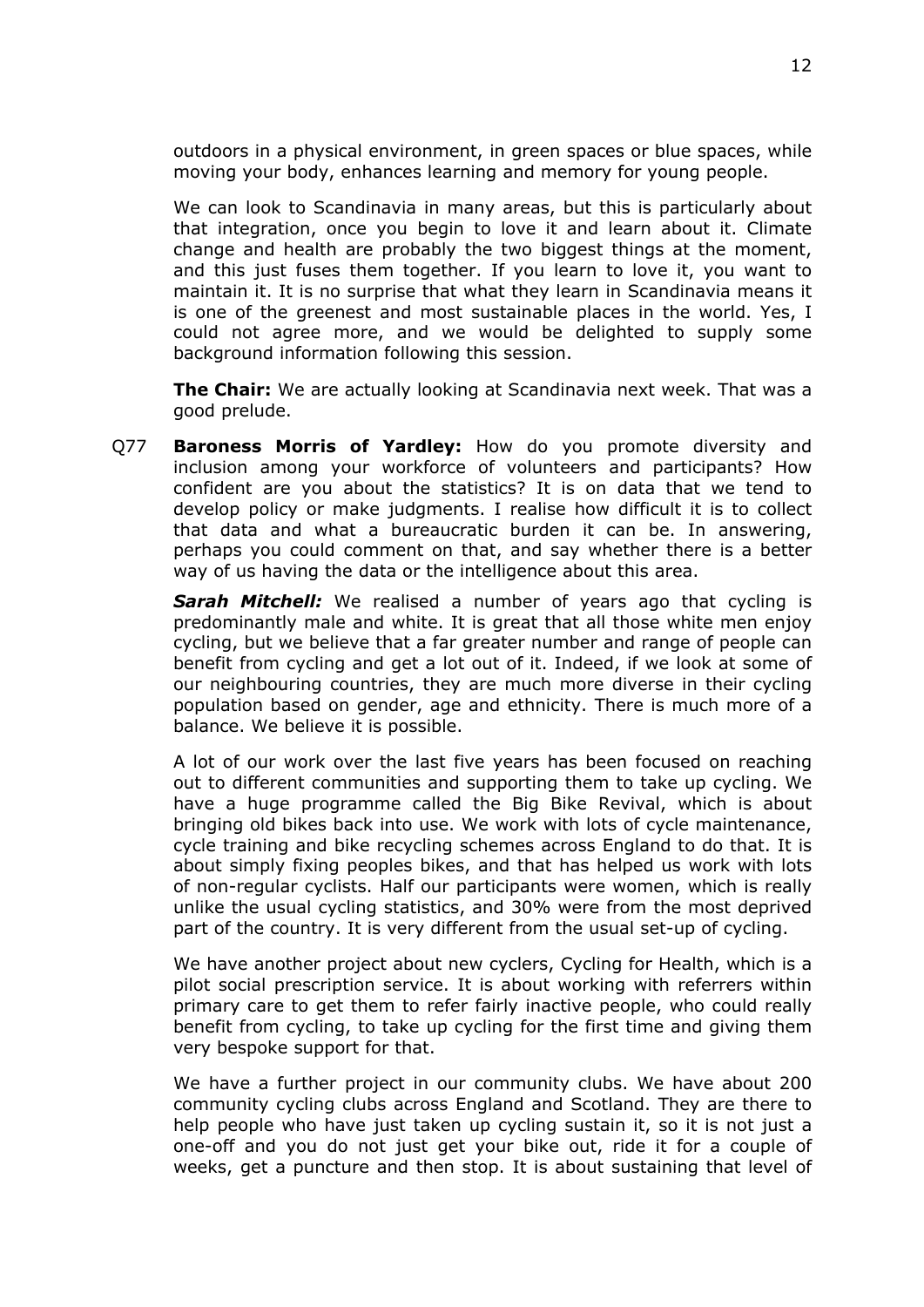activity through community groups. That has had an incredible reach. Half the participants were women; 53% were in deprived neighbourhoods, which we thought was a fantastic outcome; 56% were from BAME backgrounds, which again is highly unusual in cycling.

Throughout those three projects, to answer your question about data, our focus has been on behavioural science. We have taken a very thoughtful approach based on what the barriers are, crafted our responses to particular communities and followed through to see what the impact of those changes is. We have massively increased and improved the quality of the data we can collect. It is onerous, but we feel you have to have the data to understand what works.

Although there is an awful lot of collecting data, which I am sure is quite annoying to our participants, we have tried to make it as fun as we can. We have turned it into little fun questionnaires; we have asked them to do it while they are waiting for the bike to be fixed so it is not something they have to go away, do and come back. We have tried lots of little tricks to get the data back as quickly as we can, so that we know the data we give our funders is reliable, but also so that we understand how effective our projects are and can continuously improve them, which is essential.

I am the first female chief executive that Cycling UK has had in over 140 years. That in itself marks a change for us as an organisation. We have just elected our second female chair of trustees. We now have an entirely female top team at Cycling UK, which is a big change. As a result of Black Lives Matter last summer, we did a really big process of internal reflection. We are undertaking a diversity and inclusion audit of the organisation to better understand what our baseline is within our staff, our trustees and our members. This year we will be publishing an action plan attached to that, covering what we will do internally but also what we would like to do in partnership with others across the sector to help increase diversity across the board.

We are focusing in the coming months on women in cycling, as you might expect from an all-female top team. We have a women's festival of cycling, which will be going on for a whole month in the summer, where we will encourage people, not just members of Cycling UK but women across the country, to get involved in cycling for the first time.

*Gemma Cantelo:* Like most organisations in the sector, we recognise that we need to go further and more quickly when it comes to diversity and inclusion. Like Cycling UK, we are also in the process of setting up a programme of work focused on equality, diversity and inclusion. That looks at our people: our staff, our board and our volunteers. We are doing what we can in our HR practices to ensure that we are as inclusive as we can be. We have just put out adverts for new members of our board, in which we are particularly welcoming applications from people from LGBTQI and black, Asian and minority ethnic communities, so that we have lived experience at the top of the organisation to help with what that programme looks like in practice.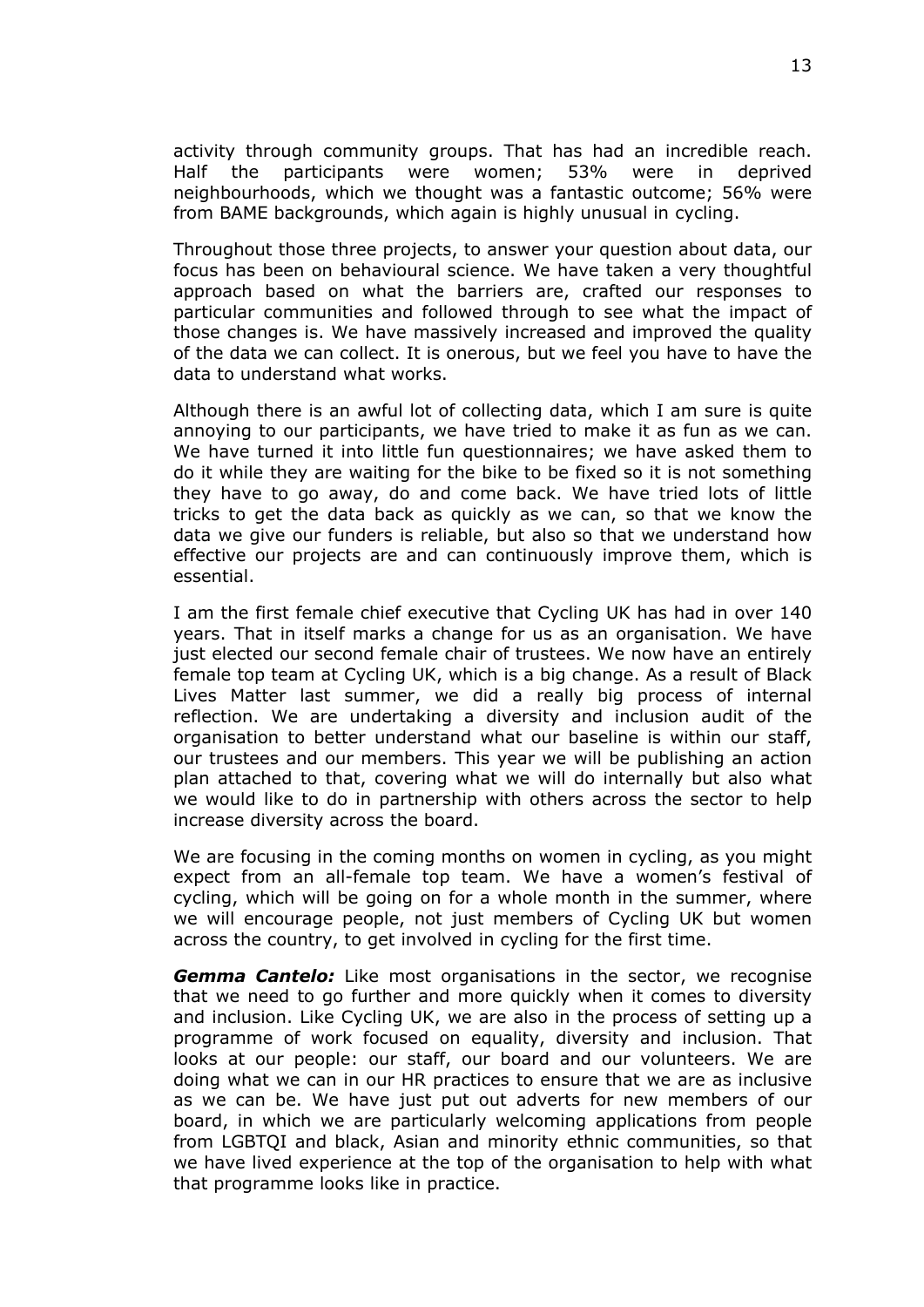We also recognise that there are some limits to the internal expertise we have at the moment, so we are engaging with external specialists to help us with that work. We are also looking to amplify the voices and work with and support other organisations that are already doing this, such as Black Girls Hike, Mosaic, Sheffield Environmental Movement and Steppers UK. We have a lot to learn from those organisations, and we are in listening mode now, as well as hoping to work on apps and other things that make us more diverse and inclusive in the long term.

In our advocacy work, we are increasingly talking about the barriers to walking and access to nature. We do work on inequalities, access to green space and the barriers to people accessing the countryside. When we are trying to influence government policy, those are things we are championing and picking up.

On a practical level, we run our well-being walks scheme, which has 365 schemes across the country. That is focused on people who have tended to be less physically active, encouraging them to increase and maintain their physical activity levels. We have good participation there from older people and people with long-term health conditions. Those schemes have been successful in enabling people to maintain physical activity levels. We deliver them by working in partnership with local authorities and local community groups. We want to strengthen that engagement, particularly with local community leaders, to ensure that we are listening to the needs of local communities rather than forcing a top-down model on them. We were pleased to see that reflected in the Sport England strategy that came out yesterday.

*Andrew Denton:* I will keep this one brief. Diversity and inclusion is a vital area, and it is one we are working on from an organisational perspective. Because we are business to business, some of our members are incredibly diverse and inclusive, and have some fantastic and exciting programmes, such as JD Sports, The North Face and Adidas.

Indoor climbing walls, interestingly, are very representative. They are fairly balanced gender-wise, they have good representation of the BAME community, they have good access for disabled climbing right across the board. On the other hand, outdoor climbing in national parks is appalling and very pale, male, white and stale. I believe that approximately 17% of the population is from a BAME background and only 1% of the population visits national parks. In some of our areas, we are doing really well. In other areas, it is catastrophic.

Part of the solution is clarifying the definition. Historically, outdoor recreation has been—I do not mean to stereotype, because I am that stereotype—someone wearing a bobble hat, out in the Lake District, striding up a mountain, pulling small children who are complaining and soaking wet behind them. That may not be the only way of experiencing outdoor recreation.

There is a lot more urban adventure. Indoor climbing walls are a great example, as are indoor skiing centres, BMX tracks, urban adventure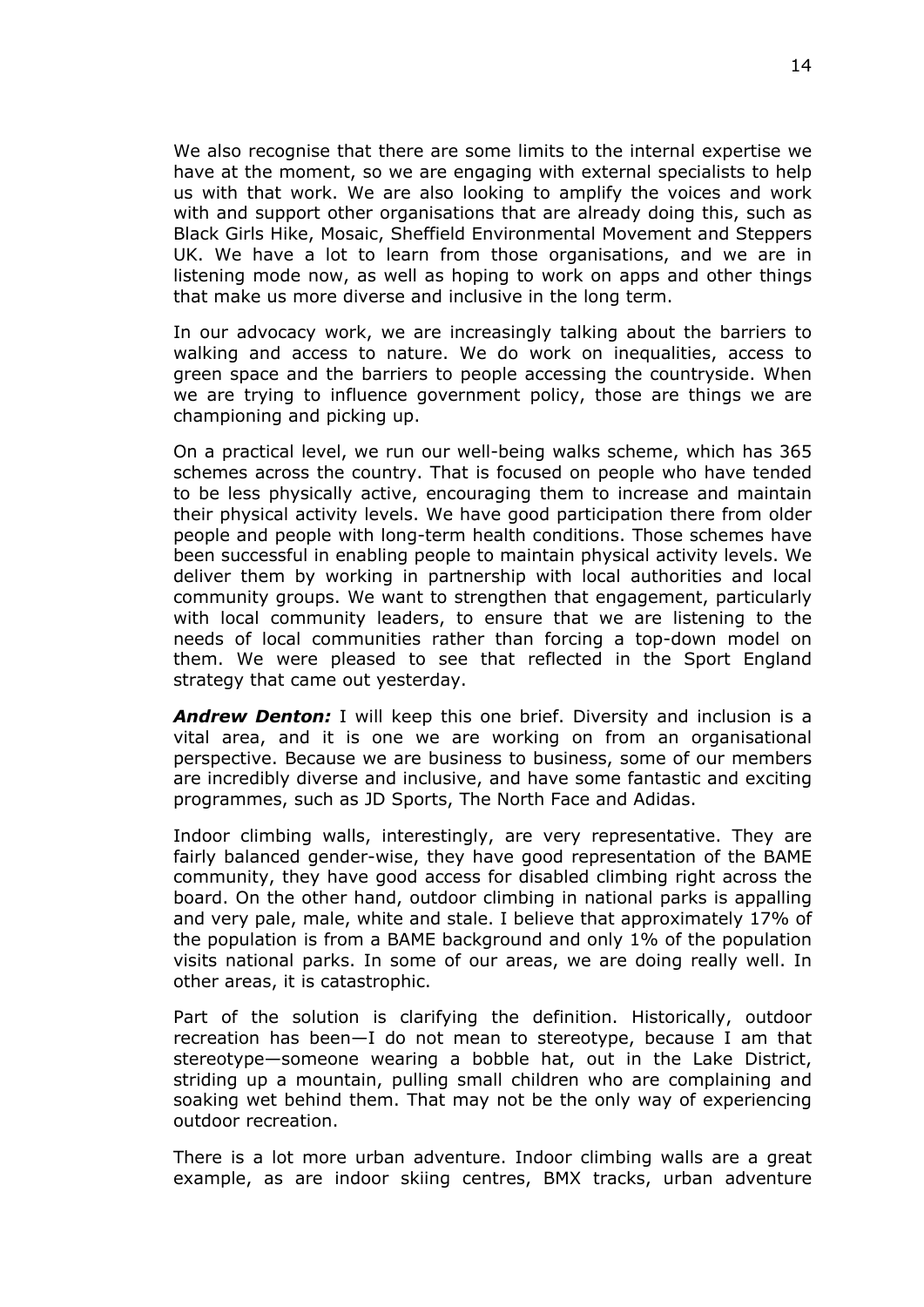assault courses and urban races, both mounting biking and road biking. For us as a sector to reach out inclusively, rather than just yelling, "You should enjoy what we're doing", is a question of asking the diverse community, "What do you enjoy doing?" and looking at how you can define that as outdoor adventure in some way.

Three days ago, we put £20,000 into a project with Leeds Beckett University, along with a selection of people: Mountain Training, the British Mountaineering Council, the National Trust and the Association of British Climbing Walls. We have all pulled that money together and asked Leeds Beckett University to do this research to get that baseline. We will be working with Sport England, ukactive and others on that, doing desk research as well as focus groups, so we can move forward in that area.

We are certainly investing in it. As an organisation, our AGM next year is focused on diversity and inclusion. We have Mosaic, Black Girls Hike and a number of the key drivers coming to talk to us, to see what more we can do. We are very aware of it, and we very much need to do it. In some areas, we are doing a fantastic job; in other areas, we have a long way to go.

Q78 **Lord Knight of Weymouth:** When we publish our final report later this year, we will have to be disciplined in the number of recommendations we make, if we are to be listened to. In a similar vein, if you were only allowed one recommendation each—you have collaborated, so I am sure there will be three different ones—for us to make to government, what would it be?

*Sarah Mitchell:* It would be a point about cross-departmental collaboration and ownership. Something in the plan needs to have a central owner that will chase and make sure that all the recommendations that cross into different departments are fulfilled. However you want to do that, a person or a set of targets, that would be my wish to add to your list.

*Andrew Denton:* You are absolutely right: we did collaborate. As a summary, I felt that physical activity has historically been viewed as games or sport, so a DCMS thing, and it is just not. That funding is great, but it is tiny. The biggest crises facing us at the moment are climate change and health. We are sitting in the middle of a pandemic, very aware that our country was less active and more obese than almost any other country in Europe. Look at our numbers. Spending £1 billion on sport and then £400 billion in one year to fix the problem is disproportionate.

To have sport and physical activity—I am talking to the converted with Tanni Grey-Thompson, but probably all of you—at the core of everything we do is utterly vital. For our perspective, we need an outdoor recreation tsar to help pull that together. When I did that work with David Cameron, we managed to get Jane Ellison, Helen Grant and Tracey Crouch. Four or five Ministers from multiple departments had a focus on physical activity